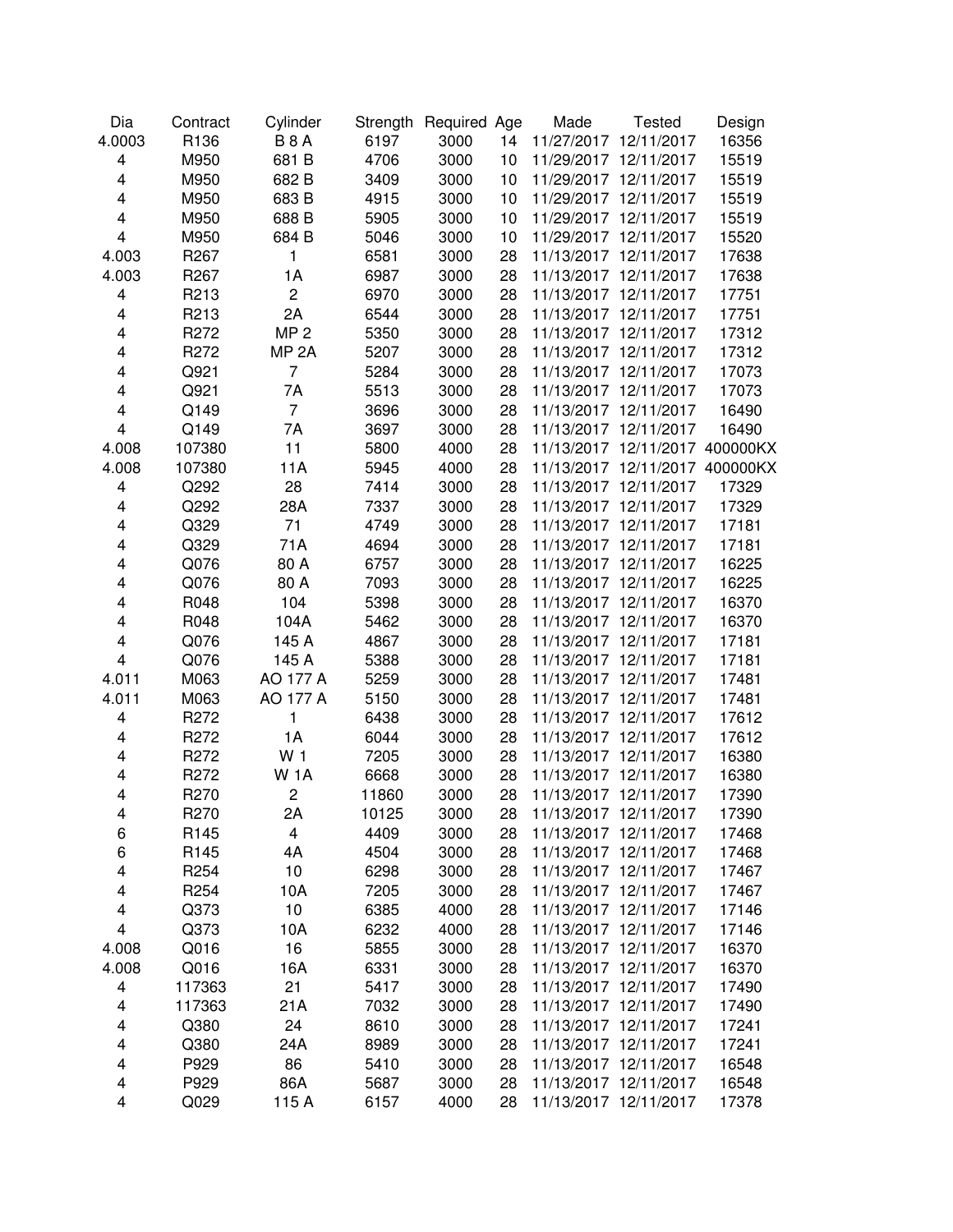| 4     | Q029         | 115 A  | 5789  | 4000         | 28 | 11/13/2017 12/11/2017 | 17378 |
|-------|--------------|--------|-------|--------------|----|-----------------------|-------|
| 4.003 | P047         | 141 A  | 6982  | 4000         | 28 | 11/13/2017 12/11/2017 | 16225 |
| 4.003 | P047         | 141 A  | 6480  | 4000         | 28 | 11/13/2017 12/11/2017 | 16225 |
| 4     | M089         | 200 A  | 6554  | 3000         | 28 | 11/13/2017 12/11/2017 | 17556 |
| 4.003 | M089         | 200 A  | 7038  | 3000         | 28 | 11/13/2017 12/11/2017 | 17556 |
| 4     | P079         | 231    | 5544  | 3000         | 28 | 11/13/2017 12/11/2017 | 16627 |
| 4     | P079         | 231A   | 5445  | 3000         | 28 | 11/13/2017 12/11/2017 | 16627 |
| 4     | P247         | 227    | 5014  | 3000         | 28 | 11/13/2017 12/11/2017 | 17652 |
| 4     | P247         | 227A   | 5419  | 3000         | 28 | 11/13/2017 12/11/2017 | 17652 |
| 4     | Q015         | 258    | 5137  | 3000         | 28 | 11/13/2017 12/11/2017 | 17417 |
| 4     | Q015         | 258A   | 5133  | 3000         | 28 | 11/13/2017 12/11/2017 | 17417 |
| 4     | L139         | 271    | 7411  | 4000         | 28 | 11/13/2017 12/11/2017 | 17601 |
| 4     | L139         | 271A   | 7378  | 4000         | 28 | 11/13/2017 12/11/2017 | 17601 |
| 4.011 | M950         | 662    | 5360  | 3000         | 28 | 11/13/2017 12/11/2017 | 16061 |
| 4.011 | M950         | 662A   | 5362  | 3000         | 28 | 11/13/2017 12/11/2017 | 16061 |
| 4     | M950         | 663    | 5418  | 3000         | 28 | 11/13/2017 12/11/2017 | 15521 |
| 4     | M950         | 663A   | 5860  | 3000         | 28 | 11/13/2017 12/11/2017 | 15521 |
| 4     | Q031         | 279    | 6188  | 3000         | 30 | 11/11/2017 12/11/2017 | 16486 |
| 4     | Q031         | 279A   | 6581  | 3000         | 30 | 11/11/2017 12/11/2017 | 16486 |
| 4.016 | Q308         | 8ARB   | 9787  | 6000         | 28 | 11/14/2017 12/12/2017 | 16504 |
| 4     | Q308         | 8ARB   | 11353 | 6000         | 28 | 11/14/2017 12/12/2017 | 16504 |
| 4     | Q300         | 31 A   | 6326  | 4000         | 28 | 11/14/2017 12/12/2017 | 17184 |
| 4     | Q300         | 31 A   | 6027  | 4000         | 28 | 11/14/2017 12/12/2017 | 17184 |
| 4     | O047         | 142 A  | 7117  | 4000         | 28 | 11/14/2017 12/12/2017 | 16225 |
| 4     | O047         | 142 A  | 6870  | 4000         | 28 | 11/14/2017 12/12/2017 | 16225 |
| 4     | R271         | 1      | 4631  | 3000         | 28 | 11/14/2017 12/12/2017 | 17581 |
| 4     | R271         | 1A     | 4667  | 3000         | 28 | 11/14/2017 12/12/2017 | 17581 |
| 6     | P079         | 236 B  | 4485  | 3000         | 14 | 11/28/2017 12/12/2017 | 17502 |
| 4     | Q300         | 30 A   | 6531  | 4000         | 28 | 11/14/2017 12/12/2017 | 17184 |
| 4     | Q300         | 30 A   | 7600  | 4000         | 28 | 11/14/2017 12/12/2017 | 17184 |
| 4.011 | Q300         | 29 A   | 7624  | 4000         | 28 | 11/14/2017 12/12/2017 | 17184 |
| 4.011 | Q300         | 29 A   | 7421  | 4000         | 28 | 11/14/2017 12/12/2017 | 17184 |
| 4     | Q300         | 32 A   | 7056  | 4000         | 28 | 11/14/2017 12/12/2017 | 17184 |
| 4     | Q300         | 32 A   | 7633  | 4000         | 28 | 11/14/2017 12/12/2017 | 17184 |
| 4     | Q029         | G 56 A | 8142  | 3000         | 28 | 11/14/2017 12/12/2017 | 17487 |
| 4     | Q029         | G 56 A | 7017  | 3000         | 28 | 11/14/2017 12/12/2017 | 17487 |
| 4     |              | 157 A  | 5396  |              | 28 | 11/14/2017 12/12/2017 | 16455 |
| 4     | Q030<br>Q030 | 157 A  | 5592  | 3000<br>3000 | 28 | 11/14/2017 12/12/2017 | 16455 |
| 4     | M019         | 187    | 5380  | 3000         | 28 | 11/14/2017 12/12/2017 | 17178 |
| 4     | M019         | 187A   | 5456  | 3000         | 28 | 11/14/2017 12/12/2017 | 17178 |
| 4     | J363         | 206 A  | 7327  | 4000         | 28 | 11/14/2017 12/12/2017 | 17428 |
| 4     | J363         | 206 A  | 7369  | 4000         | 28 | 11/14/2017 12/12/2017 | 17428 |
| 4.008 | R232         | 1      | 6189  | 3000         | 28 | 11/14/2017 12/12/2017 | 17531 |
| 4.008 | R232         | 1A     | 6094  | 3000         | 28 | 11/14/2017 12/12/2017 | 17531 |
| 4     | Q037         | 37 A   | 5053  | 3000         | 28 | 11/14/2017 12/12/2017 | 17520 |
| 4     | Q037         | 37 A   | 4891  | 3000         | 28 | 11/14/2017 12/12/2017 | 17520 |
| 4     | Q037         | 38 A   | 6172  | 3000         | 28 | 11/14/2017 12/12/2017 | 17520 |
| 4     | Q037         | 38 A   | 6168  | 3000         | 28 | 11/14/2017 12/12/2017 | 17520 |
| 4     | Q015         | 259 A  | 5453  | 3000         | 28 | 11/14/2017 12/12/2017 | 17417 |
| 4     | Q015         | 259 A  | 6177  | 3000         | 28 | 11/14/2017 12/12/2017 | 17417 |
|       | Q300         | 33 A   | 6398  | 4000         |    | 11/14/2017 12/12/2017 | 17184 |
| 4     |              |        |       |              | 28 |                       |       |
| 4     | Q300         | 33 A   | 7556  | 4000         | 28 | 11/14/2017 12/12/2017 | 17184 |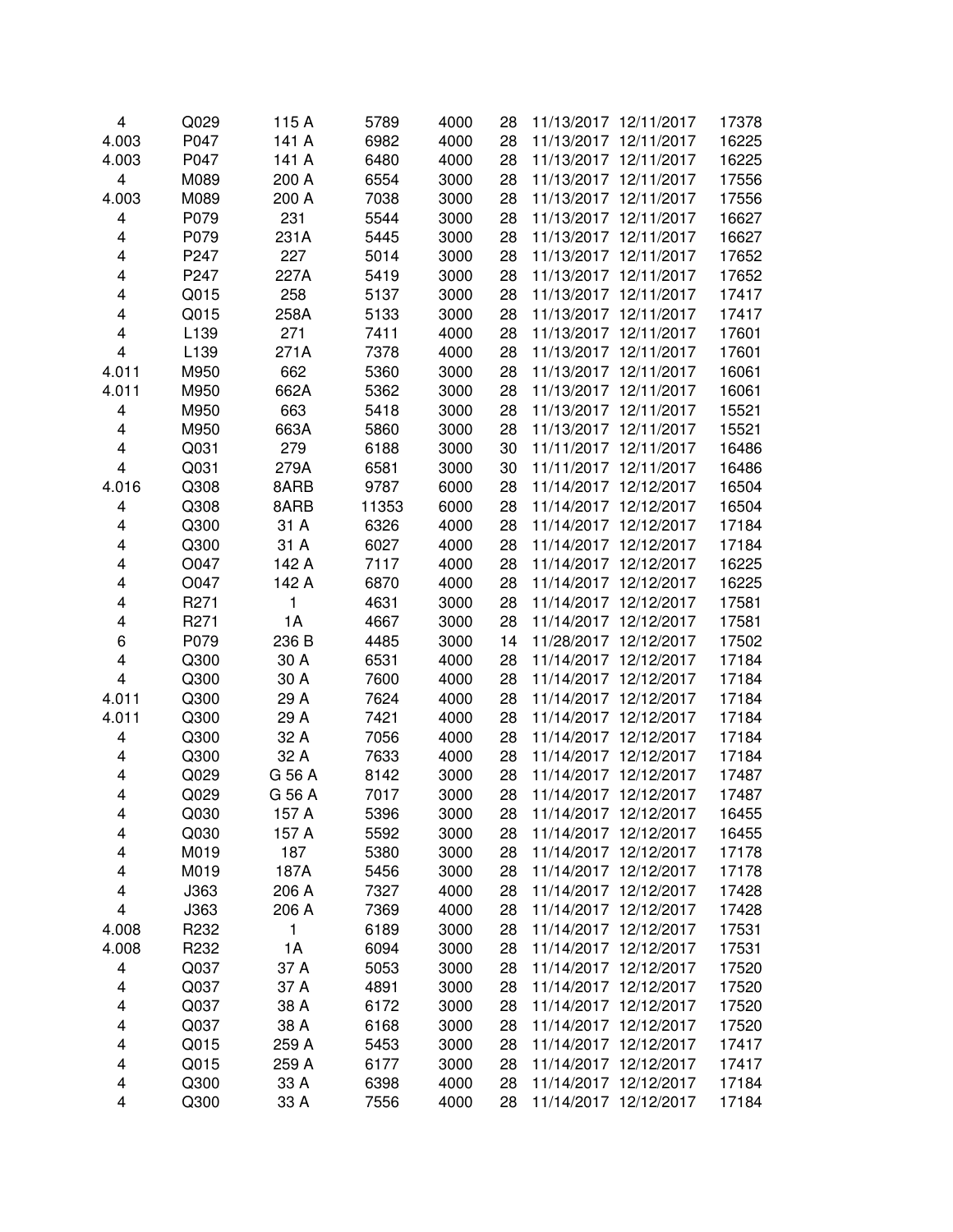| 4                       | Q015             | 260   | 5773 | 3000 | 28 | 11/14/2017 12/12/2017 |            | 17417 |
|-------------------------|------------------|-------|------|------|----|-----------------------|------------|-------|
| $\overline{\mathbf{4}}$ | Q015             | 260A  | 5664 | 3000 | 28 | 11/14/2017 12/12/2017 |            | 17417 |
| 4.003                   | M950             | 664   | 4605 | 3000 | 28 | 11/14/2017 12/12/2017 |            | 15519 |
| 4.003                   | M950             | 664A  | 5020 | 3000 | 28 | 11/14/2017 12/12/2017 |            | 15519 |
| 4                       | Q374             | 3     | 5508 | 3000 | 28 | 11/14/2017 12/12/2017 |            | 15521 |
| 4                       | Q374             | 3A    | 5408 | 3000 | 28 | 11/14/2017 12/12/2017 |            | 15521 |
| 4                       | P079             | 232   | 4470 | 3000 | 28 | 11/14/2017 12/12/2017 |            | 16627 |
| 4                       | P079             | 232A  | 4744 | 3000 | 28 | 11/14/2017 12/12/2017 |            | 16627 |
| 4                       | Q076             | 146   | 8421 | 3000 | 28 | 11/14/2017 12/12/2017 |            | 17560 |
| 4                       | Q076             | 146A  | 8681 | 3000 | 28 | 11/14/2017 12/12/2017 |            | 17560 |
| 4                       | P047             | 336 A | 5906 | 3000 | 28 | 11/14/2017 12/12/2017 |            | 17564 |
| 4                       | P047             | 336 A | 5382 | 3000 | 28 | 11/14/2017 12/12/2017 |            | 17564 |
| 4.011                   | R048             | 105   | 6587 | 3000 | 28 | 11/14/2017 12/12/2017 |            | 16370 |
| 4.011                   | R048             | 105A  | 6206 | 3000 | 28 | 11/14/2017 12/12/2017 |            | 16370 |
| 4                       | M950             | 695 C | 3667 | 3000 | 5  | 12/7/2017             | 12/12/2017 | 15521 |
| $\overline{\mathbf{4}}$ | M950             | 696 C | 3053 | 3000 | 5  | 12/7/2017             | 12/12/2017 | 15520 |
| 4                       | M950             | 694 C | 3426 | 3000 | 6  | 12/7/2017             | 12/12/2017 | 15520 |
| 4                       | M950             | 693 C | 4088 | 3000 | 6  | 12/6/2017             | 12/12/2017 | 15521 |
| 4                       | M950             | 692 C | 4049 | 3000 | 6  | 12/6/2017             | 12/12/2017 | 15519 |
| 4.011                   | M950             | 697 C | 1887 | 3000 | 4  | 12/8/2017             | 12/12/2017 | 16358 |
| 4                       | M950             | 698 C | 1990 | 3000 | 4  | 12/8/2017             | 12/12/2017 | 15521 |
| 4                       | M950             | 699 C | 2403 | 3000 | 4  | 12/8/2017             | 12/12/2017 | 15521 |
| 4                       | M950             | 691B  | 3653 | 3000 | 8  | 12/4/2017             | 12/12/2017 | 15520 |
| 4                       | M950             | 690 B | 4336 | 3000 | 8  | 12/4/2017             | 12/12/2017 | 15521 |
| 4                       | M950             | 689 B | 4103 | 3000 | 8  | 12/4/2017             | 12/12/2017 | 15519 |
| 4                       | M950             | 700 C | 1309 | 3000 | 33 | 11/9/2017             | 12/12/2017 | 15521 |
| 4.011                   | 123299           | 9     | 6223 | 3000 | 28 | 11/14/2017 12/12/2017 |            | 17587 |
| 4.011                   | 123299           | 9Α    | 6158 | 3000 | 28 | 11/14/2017 12/12/2017 |            | 17587 |
| 4                       | R203             | 11    | 5212 | 3000 | 28 | 11/14/2017 12/12/2017 |            | 17664 |
| 4                       | R <sub>203</sub> | 11A   | 5219 | 3000 | 28 | 11/14/2017 12/12/2017 |            | 17664 |
| 4                       | R203             | 12    | 5055 | 3000 | 28 | 11/14/2017 12/12/2017 |            | 17664 |
| 4                       | R203             | 12A   | 5442 | 3000 | 28 | 11/14/2017 12/12/2017 |            | 17664 |
| 4                       | 117363           | 22    | 7298 | 3000 | 28 | 11/14/2017 12/12/2017 |            | 17490 |
| 4                       | 117363           | 22A   | 7430 | 3000 | 28 | 11/14/2017 12/12/2017 |            | 17490 |
| 4                       | P261             | 156   | 5226 | 3000 | 28 | 11/14/2017 12/12/2017 |            | 17280 |
| 4                       | P261             | 156A  | 5448 | 3000 | 28 | 11/14/2017 12/12/2017 |            | 17280 |
| 4                       | P230             | 726   | 4925 | 3000 | 28 | 11/14/2017            | 12/12/2017 | 16170 |
| 4                       | P230             | 726A  | 4719 | 3000 | 28 | 11/14/2017            | 12/12/2017 | 16170 |
| 4.008                   | Q363             | 1     | 5589 | 3000 | 33 | 11/9/2017             | 12/12/2017 | 16271 |
| 4.008                   | Q363             | 1A    | 5698 | 3000 | 33 | 11/9/2017             | 12/12/2017 | 16271 |
| 4                       | R237             | 3     | 4561 | 3000 | 40 | 11/2/2017             | 12/12/2017 | 16457 |
| 4                       | R237             | 3A    | 4457 | 3000 | 40 | 11/2/2017             | 12/12/2017 | 16457 |
| 4                       | P230             | 717   | 6114 | 3000 | 36 | 11/6/2017             | 12/12/2017 | 17279 |
| 4                       | P230             | 717A  | 6374 | 3000 | 36 | 11/6/2017             | 12/12/2017 | 17279 |
| 4                       | P230             | 718   | 6713 | 3000 | 36 | 11/6/2017             | 12/12/2017 | 17308 |
| 4                       | P230             | 718A  | 6634 | 3000 | 36 | 11/6/2017             | 12/12/2017 | 17308 |
| 4                       | P230             | 719   | 5864 | 3000 | 35 | 11/7/2017             | 12/12/2017 | 17279 |
| 4                       | P230             | 719A  | 6036 | 3000 | 35 | 11/7/2017             | 12/12/2017 | 17279 |
| 4.016                   | P230             | 721   | 5412 | 3000 | 33 | 11/9/2017             | 12/12/2017 | 17279 |
| 4.016                   | P230             | 721A  | 5913 | 3000 | 33 | 11/9/2017             | 12/12/2017 | 17279 |
| 4                       | P230             | 722   | 5022 | 3000 | 32 | 11/10/2017 12/12/2017 |            | 17279 |
| 4                       | P230             | 722A  | 4896 | 3000 | 32 | 11/10/2017            | 12/12/2017 | 17279 |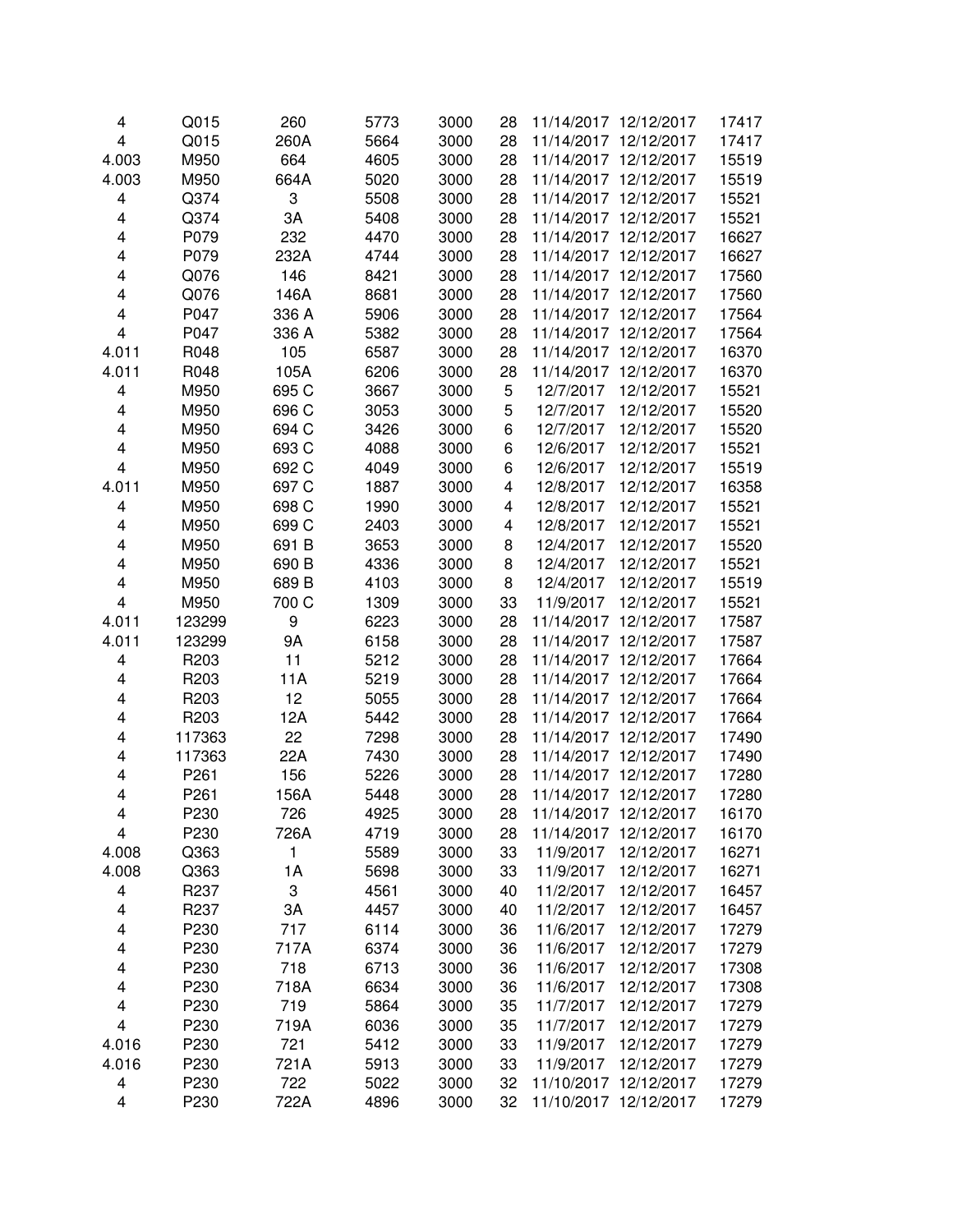| 4     | P230             | 723                     | 6707 | 3000 | 32 | 11/10/2017 12/12/2017    | 17279 |
|-------|------------------|-------------------------|------|------|----|--------------------------|-------|
| 4     | P230             | 723A                    | 6640 | 3000 | 32 | 11/10/2017 12/12/2017    | 17279 |
| 4     | P230             | 724                     | 6334 | 3000 | 32 | 11/10/2017 12/12/2017    | 17279 |
| 4     | P230             | 724A                    | 6204 | 3000 | 32 | 11/10/2017 12/12/2017    | 17279 |
| 4     | P230             | 725                     | 6232 | 3000 | 28 | 11/14/2017 12/12/2017    | 17279 |
| 4     | P230             | 725A                    | 6138 | 3000 | 28 | 11/14/2017 12/12/2017    | 17279 |
| 4.012 | P230             | 727                     | 6096 | 3000 | 28 | 11/14/2017 12/12/2017    | 17279 |
| 4     | P230             | 727A                    | 5395 | 3000 | 28 | 11/14/2017 12/12/2017    | 17279 |
| 4.011 | R <sub>268</sub> | 8                       | 6166 | 3000 | 28 | 11/15/2017 12/13/2017    | 17581 |
| 4.011 | R <sub>268</sub> | 8A                      | 6421 | 3000 | 28 | 11/15/2017 12/13/2017    | 17581 |
| 4     | R <sub>187</sub> | 15                      | 5648 | 3000 | 28 | 11/15/2017 12/13/2017    | 17256 |
| 4     | R <sub>187</sub> | 15A                     | 5495 | 3000 | 28 | 11/15/2017 12/13/2017    | 17256 |
| 4     | Q308             | 19                      | 6545 | 3000 | 28 | 11/15/2017 12/13/2017    | 17202 |
| 4     | Q308             | 19A                     | 6821 | 3000 | 28 | 11/15/2017 12/13/2017    | 17202 |
| 4     | R237             | $\overline{\mathbf{4}}$ | 4215 | 3000 | 28 | 11/15/2017 12/13/2017    | 16457 |
| 4     | R <sub>237</sub> | 4A                      | 4247 | 3000 | 28 | 11/15/2017 12/13/2017    | 16457 |
| 4     | Q298             | 22 A                    | 7107 | 3000 | 28 | 11/15/2017 12/13/2017    | 17183 |
| 4     | Q298             | 22 A                    | 6151 | 3000 | 28 | 11/15/2017 12/13/2017    | 17183 |
| 4     | Q297             | 41 A                    | 5563 | 3000 | 28 | 11/15/2017 12/13/2017    | 16475 |
| 4     | Q297             | 41 A                    | 5586 | 3000 | 28 | 11/15/2017 12/13/2017    | 16475 |
| 4.011 | Q029             | G 57 A                  | 8526 | 3000 | 28 | 11/15/2017 12/13/2017    | 17487 |
| 4.011 | Q029             | G 57 A                  | 7458 | 3000 | 28 | 11/15/2017 12/13/2017    | 17487 |
| 4     | Q076             | 81 A                    | 7556 | 3000 | 28 | 11/15/2017 12/13/2017    | 16225 |
| 4     | Q076             | 81 A                    | 7234 | 3000 | 28 | 11/15/2017 12/13/2017    | 16225 |
| 4     | P922             | 124                     | 5339 | 3000 | 28 | 11/15/2017 12/13/2017    | 16086 |
| 4     | P922             | 124A                    | 5571 | 3000 | 28 | 11/15/2017 12/13/2017    | 16086 |
| 4     | Q076             | 148 A                   | 7719 | 3000 | 28 | 11/15/2017 12/13/2017    | 17181 |
| 4     | Q076             | 148 A                   | 7876 | 3000 | 28 | 11/15/2017 12/13/2017    | 17181 |
| 4     | Q030             | 158 A                   | 4972 | 3000 | 28 | 11/15/2017 12/13/2017    | 16455 |
| 4     | Q030             | 158 A                   | 4987 | 3000 | 28 | 11/15/2017 12/13/2017    | 16455 |
| 4     | Q015             | 261                     | 4549 | 3000 | 28 | 11/15/2017 12/13/2017    | 17590 |
| 4     | Q015             | 261A                    | 3989 | 3000 | 28 | 11/15/2017 12/13/2017    | 17590 |
| 6     | P079             | 237 B                   | 4564 | 3000 | 14 | 11/29/2017 12/13/2017    | 16627 |
| 4     | J363             | 1                       | 5984 | 3000 | 28 | 11/15/2017<br>12/13/2017 | 17643 |
| 4     | J363             | 1A                      | 6065 | 3000 | 28 | 11/15/2017 12/13/2017    | 17643 |
| 4.003 | 379              | 1                       | 8025 | 3000 | 28 | 11/15/2017 12/13/2017    | 17669 |
| 4.003 | 379              | 1A                      | 7798 | 3000 | 28 | 11/15/2017 12/13/2017    | 17669 |
| 4     | Q340             | 1                       | 5790 | 3000 | 28 | 11/15/2017 12/13/2017    | 15524 |
| 4     | Q340             | 1A                      | 4458 | 3000 | 28 | 11/15/2017 12/13/2017    | 15524 |
| 4     | M089             | 201 A                   | 6368 | 3000 | 28 | 11/15/2017 12/13/2017    | 17553 |
| 4     | M089             | 201 A                   | 6539 | 3000 | 28 | 11/15/2017 12/13/2017    | 17553 |
| 4     | 107380           | 12                      | 8098 | 4000 | 28 | 11/15/2017 12/13/2017    | 17428 |
| 4     | 107380           | 12A                     | 7719 | 4000 | 28 | 11/15/2017 12/13/2017    | 17428 |
| 4     | Q076             | 147 A                   | 7481 | 3000 | 28 | 11/15/2017 12/13/2017    | 17560 |
| 4     | Q076             | 147 A                   | 7998 | 3000 | 28 | 11/15/2017 12/13/2017    | 17560 |
| 4     | J363             | 207 A                   | 8789 | 4000 | 28 | 11/15/2017 12/13/2017    | 17428 |
| 4     | J363             | 207 A                   | 9113 | 4000 | 28 | 11/15/2017 12/13/2017    | 17428 |
| 4.011 | R218             | 6                       | 7667 | 3000 | 28 | 11/15/2017 12/13/2017    | 17587 |
| 4.011 | R218             | 6A                      | 8214 | 3000 | 28 | 11/15/2017 12/13/2017    | 17587 |
| 4     | Q301             | 11                      | 5936 | 4000 | 28 | 11/15/2017 12/13/2017    | 17132 |
| 4     | Q301             | 11A                     | 7102 | 4000 | 28 | 11/15/2017 12/13/2017    | 17132 |
| 6     | R145             | 5                       | 5349 | 3000 | 28 | 11/15/2017 12/13/2017    | 17468 |
|       |                  |                         |      |      |    |                          |       |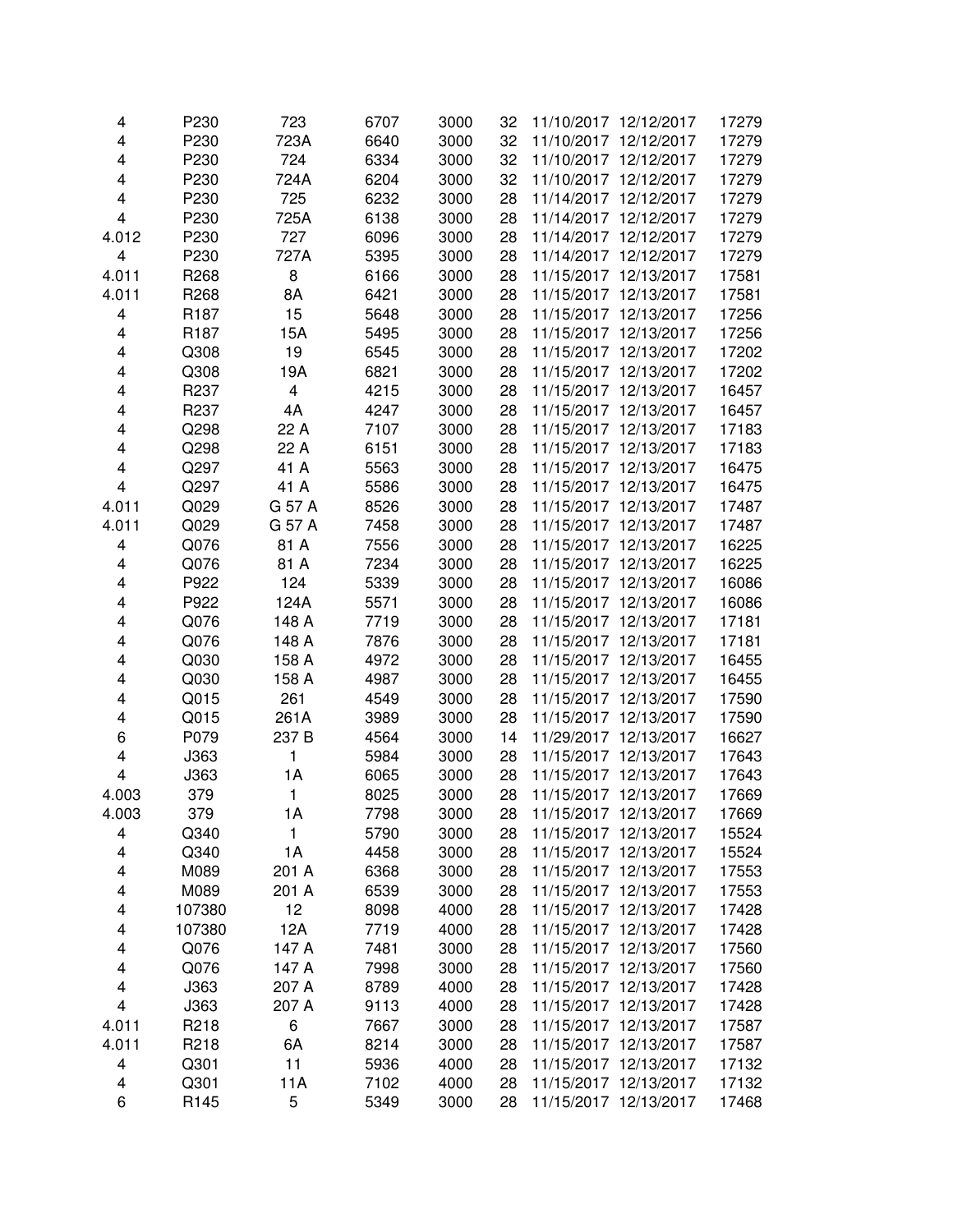| 6                       | R <sub>145</sub> | 5A             | 4960  | 3000  | 28             | 11/15/2017 12/13/2017 |            | 17468  |
|-------------------------|------------------|----------------|-------|-------|----------------|-----------------------|------------|--------|
| $\overline{\mathbf{4}}$ | R <sub>254</sub> | 11             | 3817  | 3000  | 28             | 11/15/2017 12/13/2017 |            | 17183  |
| 4                       | R <sub>254</sub> | 11A            | 4214  | 3000  | 28             | 11/15/2017 12/13/2017 |            | 17183  |
| 4                       | 117347           | 22             | 6031  | 3000  | 28             | 11/15/2017 12/13/2017 |            | 16358  |
| 4                       | 117347           | 22A            | 6160  | 3000  | 28             | 11/15/2017 12/13/2017 |            | 16358  |
| 4                       | 117363           | 23             | 7710  | 3000  | 28             | 11/15/2017 12/13/2017 |            | 17490  |
| 4                       | 117363           | 23A            | 8290  | 3000  | 28             | 11/15/2017 12/13/2017 |            | 17490  |
| 4.011                   | P929             | 87             | 4665  | 3000  | 28             | 11/15/2017 12/13/2017 |            | 16546  |
| 4.011                   | P929             | 87A            | 4790  | 3000  | 28             | 11/15/2017 12/13/2017 |            | 16546  |
| 4                       | R048             | 106            | 5669  | 3000  | 28             | 11/15/2017 12/13/2017 |            | 16370  |
| 4                       | R048             | 106A           | 5550  | 3000  | 28             | 11/15/2017 12/13/2017 |            | 16370  |
| 4                       | P261             | 157            | 5767  | 3000  | 28             | 11/15/2017 12/13/2017 |            | 17280  |
| 4                       | P5261            | 157A           | 5977  | 3000  | 28             | 11/15/2017 12/13/2017 |            | 17280  |
| 4                       | M950             | 665            | 5968  | 3000  | 28             | 11/15/2017 12/13/2017 |            | 15519  |
| $\overline{\mathbf{4}}$ | M950             | 665A           | 6472  | 3000  | 28             | 11/15/2017 12/13/2017 |            | 15519  |
| 4.011                   | M950             | 666            | 5679  | 3000  | 28             | 11/15/2017 12/13/2017 |            | 15521  |
| 4.011                   | M950             | 666A           | 5454  | 3000  | 28             | 11/15/2017 12/13/2017 |            | 15521  |
| 4.011                   | M950             | 695 B          | 4457  | 3000  | $\overline{7}$ | 12/7/2017             | 12/14/2017 | 15520  |
| 4                       | M950             | 696 B          | 3917  | 3000  | $\overline{7}$ | 12/7/2017             | 12/14/2017 | 15521  |
| 4                       | R272             | $\mathbf 2$    | 5344  | 3000  | 28             | 11/16/2017            | 12/14/2017 | 16380  |
| 4                       | R272             | 2A             | 5776  | 3000  | 28             | 11/16/2017 12/14/2017 |            | 16380  |
| 4                       | Q900             | 4 ARK          | 11307 | 9000  | 28             | 11/16/2017 12/14/2017 |            | 17253  |
| 4                       | Q900             | 4 ARK          | 13525 | 9000  | 28             | 11/16/2017 12/14/2017 |            | 17253  |
| 4                       | L181             | 11             | 5523  | 3000  | 28             | 11/16/2017 12/14/2017 |            | 16486  |
| 4                       | L181             | 11A            | 5599  | 3000  | 28             | 11/16/2017 12/14/2017 |            | 16486  |
| 4.003                   | P922             | 125            | 5153  | 3000  | 28             | 11/16/2017 12/14/2017 |            | 16086  |
| 4.003                   | P922             | 125A           | 4231  | 3000  | 28             | 11/16/2017 12/14/2017 |            | 16086  |
| 4                       | 230              | 728            | 5362  | 3000  | 28             | 11/16/2017 12/14/2017 |            | 17278  |
| 4                       | P230             | 728A           | 5230  | 3000  | 28             | 11/16/2017 12/14/2017 |            | 17278  |
| 4                       | 230              | 729            | 5494  | 3000  | 28             | 11/16/2017 12/14/2017 |            | 17279  |
| 4                       | 230              | 729A           | 5584  | 3000  | 28             | 11/16/2017 12/14/2017 |            | 17279  |
| 4                       | Q340             | $\overline{c}$ | 5867  | 3000  | 28             | 11/16/2017 12/14/2017 |            | 15524  |
| 4                       | Q340             | 2A             | 6046  | 3000  | 28             | 11/16/2017 12/14/2017 |            | 15524  |
| 4.011                   | Q379             | 3              | 8098  | 3000  | 28             | 11/16/2017 12/14/2017 |            | 17669  |
| 4.011                   | Q379             | 3A             | 8288  | 3000  | 28             | 11/16/2017 12/14/2017 |            | 17669  |
| 4                       | Q308             | 20 A           | 5593  | 3000  | 28             | 11/16/2017 12/14/2017 |            | 17202  |
| 4                       | Q308             | 20 A           | 5655  | 3000  | 28             | 11/16/2017 12/14/2017 |            | 17202  |
| 4                       | P230             | <b>128 ARK</b> | 12840 | 10000 | 28             | 11/16/2017 12/14/2017 |            | 156041 |
| 4                       | P230             | <b>128 ARK</b> | 13341 | 10000 | 28             | 11/16/2017 12/14/2017 |            | 156041 |
| 4                       | J363             | 208            | 7721  | 3000  | 28             | 11/16/2017 12/14/2017 |            | 17428  |
| 4                       | J363             | 208A           | 7574  | 3000  | 28             | 11/16/2017 12/14/2017 |            | 17428  |
| 4.011                   | Q298             | 20 A           | 4276  | 3000  | 28             | 11/16/2017 12/14/2017 |            | 17183  |
| 4.011                   | Q298             | 20 A           | 4051  | 3000  | 28             | 11/16/2017 12/14/2017 |            | 17183  |
| 4                       | P047             | 143 A          | 7840  | 4000  | 28             | 11/16/2017 12/14/2017 |            | 16225  |
| 4                       | P047             | 143 A          | 8226  | 4000  | 28             | 11/16/2017 12/14/2017 |            | 16225  |
| 4                       | M950             | 667            | 6059  | 3000  | 28             | 11/16/2017 12/14/2017 |            | 15519  |
| 4                       | M950             | 667A           | 5767  | 3000  | 28             | 11/16/2017 12/14/2017 |            | 15519  |
| 4                       | M950             | 668            | 5194  | 3000  | 28             | 11/16/2017 12/14/2017 |            | 15521  |
| 4                       | M950             | 668A           | 5301  | 3000  | 28             | 11/16/2017 12/14/2017 |            | 15521  |
| 4.004                   | Q379             | $\overline{c}$ | 6854  | 3000  | 28             | 11/16/2017 12/14/2017 |            | 17669  |
| 4.004                   | Q379             | 2A             | 6864  | 3000  | 28             | 11/16/2017 12/14/2017 |            | 17669  |
| 4                       | 117347           | 23             | 5623  | 3000  | 28             | 11/16/2017 12/14/2017 |            | 16358  |
|                         |                  |                |       |       |                |                       |            |        |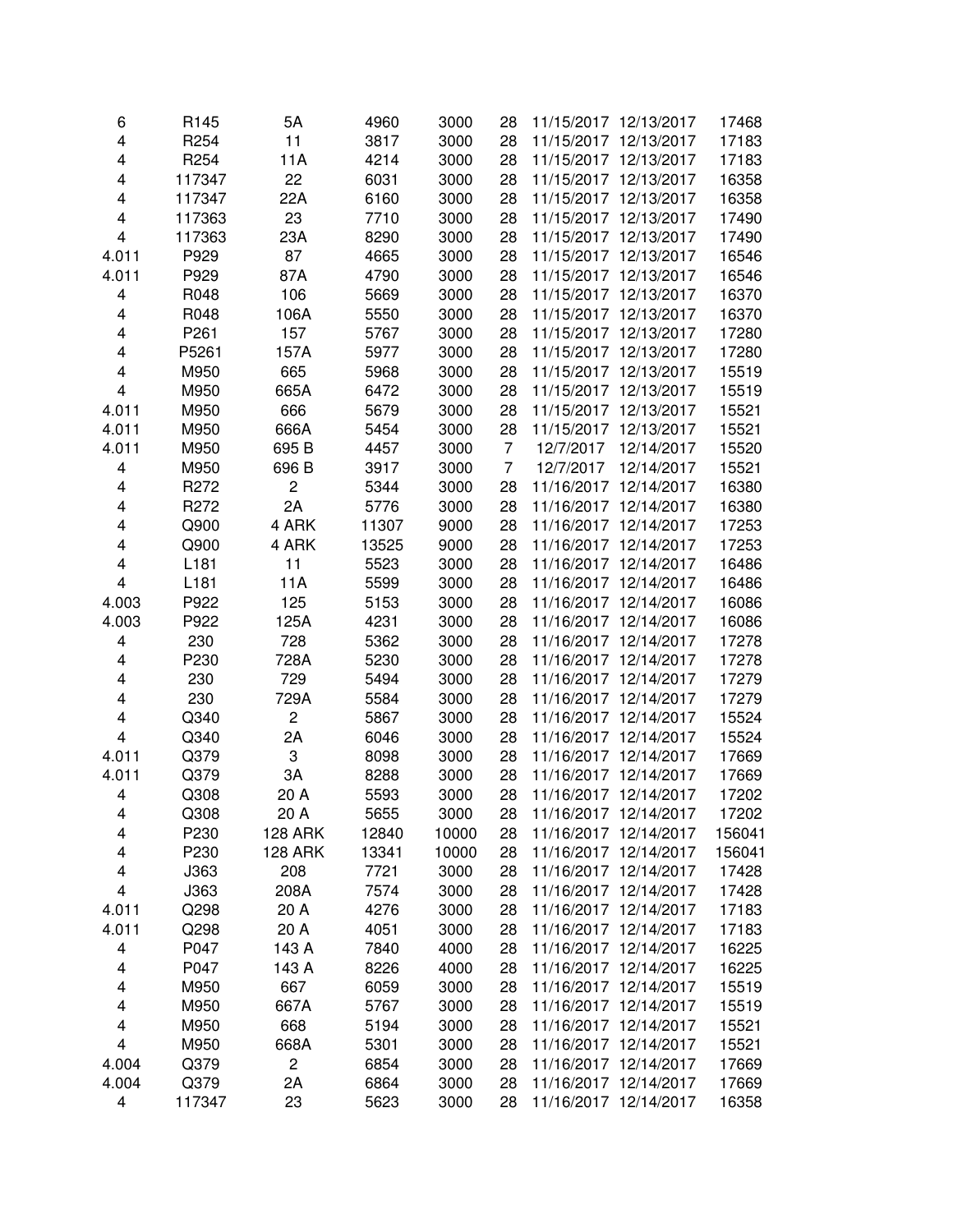| 4                       | 117347           | 23A                     | 5891  | 3000 | 28             | 11/16/2017 12/14/2017 |            | 16358  |
|-------------------------|------------------|-------------------------|-------|------|----------------|-----------------------|------------|--------|
| 4                       | 117363           | 24                      | 6639  | 3000 | 28             | 11/16/2017 12/14/2017 |            | 17490  |
| 4                       | 117363           | 24A                     | 6723  | 3000 | 28             | 11/16/2017 12/14/2017 |            | 17490  |
| 4                       | Q037             | 39 A                    | 7897  | 3000 | 28             | 11/16/2017            | 12/14/2017 | 17560  |
| 4                       | Q037             | 39 A                    | 7984  | 3000 | 28             | 11/16/2017            | 12/14/2017 | 17560  |
| 4                       | P929             | 88                      | 5082  | 3000 | 28             | 11/16/2017            | 12/14/2017 | 16546  |
| 4                       | P929             | 88A                     | 5085  | 3000 | 28             | 11/16/2017 12/14/2017 |            | 16546  |
| 4.011                   | Q030             | 159 A                   | 5389  | 3000 | 28             | 11/16/2017            | 12/14/2017 | 16455  |
| 4.011                   | Q030             | 159 A                   | 5280  | 3000 | 28             | 11/16/2017            | 12/14/2017 | 16455  |
| 4                       | Q374             | 8 B                     | 4341  | 3000 | $\overline{7}$ | 12/7/2017             | 12/14/2017 | 15521  |
| 4                       | Q374             | 8 C                     | 4460  | 3000 | $\overline{7}$ | 12/7/2017             | 12/14/2017 | 15521  |
| 4                       | P079             | 233                     | 5454  | 3000 | 28             | 11/16/2017 12/14/2017 |            | 16627  |
| 4                       | P079             | 233A                    | 5527  | 3000 | 28             | 11/16/2017 12/14/2017 |            | 16627  |
| 4                       | Q374             | 7B                      | 4127  | 4000 | 8              | 12/6/2017             | 12/14/2017 | 17106  |
| 4                       | Q374             | 7 C                     | 4046  | 4000 | 8              | 12/6/2017             | 12/14/2017 | 17106  |
| 4                       | M950             | 692 B                   | 5320  | 3000 | 8              | 12/6/2017             | 12/14/2017 | 155419 |
| 4                       | M950             | 693 B                   | 5180  | 3000 | 8              | 12/6/2017             | 12/14/2017 | 15521  |
| 4                       | M950             | 694 B                   | 4513  | 3000 | 8              | 12/6/2017             | 12/14/2017 | 15520  |
| 4                       | Q015             | 262 A                   | 4632  | 3000 | 28             | 11/16/2017 12/14/2017 |            | 17603  |
| 4                       |                  |                         |       |      |                | 11/16/2017 12/14/2017 |            |        |
|                         | Q015             | 262 A                   | 4760  | 3000 | 28             |                       |            | 17603  |
| 4                       | P047             | 337 A                   | 7234  | 3000 | 28             | 11/16/2017 12/14/2017 |            | 17564  |
| $\overline{\mathbf{4}}$ | P047             | 337 A                   | 7182  | 3000 | 28             | 11/16/2017            | 12/14/2017 | 17564  |
| 4.011                   | P267             | $\overline{c}$          | 5991  | 3500 | 28             | 11/16/2017 12/15/2017 |            | 17564  |
| 4.011                   | R <sub>267</sub> | 2A                      | 5699  | 3000 | 28             | 11/17/2017 12/15/2017 |            | 17538  |
| 4                       | J363             | $\overline{c}$          | 5798  | 3000 | 28             | 11/17/2017            | 12/15/2017 | 17643  |
| 4                       | J363             | 2A                      | 5987  | 3000 | 28             | 11/17/2017            | 12/15/2017 | 17643  |
| 4                       | Q373             | 13B                     | 4189  | 3000 | 8              | 12/7/2017             | 12/15/2017 | 16122  |
| 4                       | 119904.01        | 3A                      | 5689  | 3000 | 28             | 11/17/2017 12/15/2017 |            | 17518  |
| 4                       | 119904.01        | 3 B                     | 5599  | 3000 | 28             | 11/17/2017 12/15/2017 |            | 17518  |
| 4                       | Q379             | $\overline{\mathbf{4}}$ | 6853  | 3000 | 28             | 11/17/2017 12/15/2017 |            | 17669  |
| $\overline{\mathbf{4}}$ | Q379             | 4A                      | 7160  | 3000 | 28             | 11/17/2017 12/15/2017 |            | 17669  |
| 4.003                   | Q374             | 4                       | 5121  | 3000 | 28             | 11/17/2017 12/15/2017 |            | 15521  |
| 4.003                   | Q374             | 4A                      | 5102  | 3000 | 28             | 11/17/2017 12/15/2017 |            | 15521  |
| 4                       | Q149             | 8                       | 4675  | 3000 | 28             | 11/17/2017 12/15/2017 |            | 16490  |
| 4                       | Q149             | 8A                      | 5968  | 3000 | 28             | 11/17/2017 12/15/2017 |            | 16490  |
| 4                       | M950             | 697 <sub>B</sub>        | 3577  | 3000 | 7              | 12/8/2017             | 12/15/2017 | 16358  |
| 4                       | M950             | 698 B                   | 4085  | 3000 | $\overline{7}$ | 12/8/2017             | 12/15/2017 | 16358  |
| 4                       | M950             | 699 B                   | 4489  | 3000 | 7              | 12/8/2017             | 12/15/2017 | 15521  |
| 4                       | R268             | 9                       | 7498  | 3000 | 28             | 11/17/2017 12/15/2017 |            | 17581  |
| 4                       | R <sub>268</sub> | <b>9A</b>               | 7496  | 3000 | 28             | 11/17/2017 12/15/2017 |            | 17581  |
| 4                       | Q308             | 9 ARB                   | 10435 | 6000 | 28             | 11/17/2017 12/15/2017 |            | 16504  |
| 4                       | Q308             | 9 ARB                   | 10154 | 6000 | 28             | 11/17/2017 12/15/2017 |            | 16504  |
| 4                       | Q308             | IA 9Z RB                | 10972 | 6000 | 28             | 11/17/2017 12/15/2017 |            | 16504  |
| 4                       | Q308             | IA 9Z RB                | 11028 | 6000 | 28             | 11/17/2017 12/15/2017 |            | 16504  |
| 4                       | Q940             | 10                      | 8574  | 4000 | 28             | 11/17/2017 12/15/2017 |            | 17282  |
| 4                       | Q940             | 10A                     | 9086  | 4000 | 28             | 11/17/2017 12/15/2017 |            | 17282  |
| 4                       | Q016             | 17                      | 5637  | 3000 | 28             | 11/17/2017 12/15/2017 |            | 16370  |
| $\overline{\mathbf{4}}$ | Q016             | 17A                     | 5690  | 3000 | 28             | 11/17/2017 12/15/2017 |            | 16370  |
| 4.044                   | R218             | $\overline{7}$          | 6844  | 3000 | 28             | 11/17/2017 12/15/2017 |            | 17587  |
| 4.044                   | R218             | 7A                      | 6156  | 3000 | 28             | 11/17/2017 12/15/2017 |            | 17587  |
| 4                       | R040             | 27 A                    | 7323  | 3000 | 28             | 11/17/2017 12/15/2017 |            | 17374  |
| 4                       | R040             | 27 A                    | 7540  | 3000 | 28             | 11/17/2017 12/15/2017 |            | 17374  |
|                         |                  |                         |       |      |                |                       |            |        |